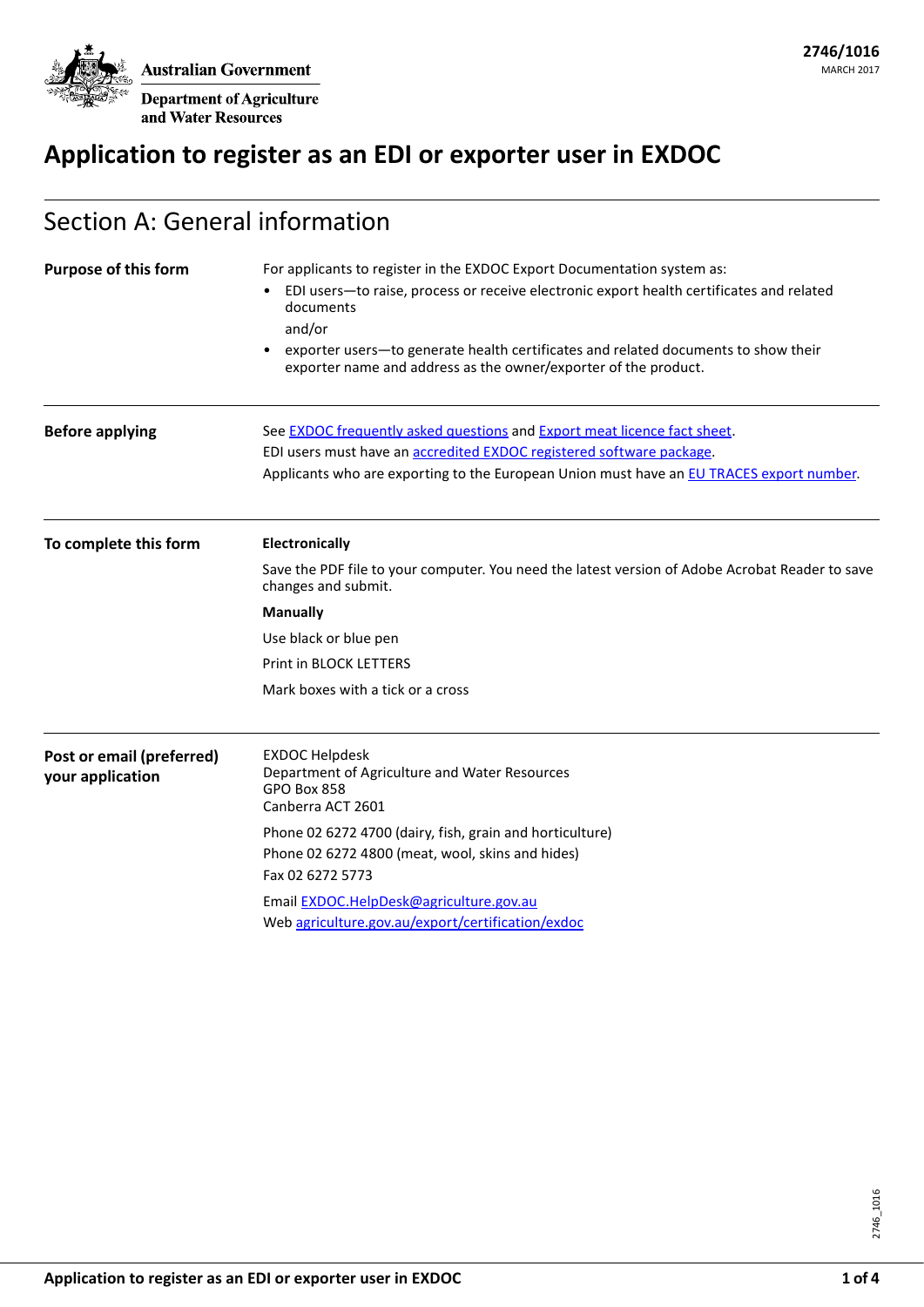## Section B: Application type

| Indicate the purpose of your application. (select one or more boxes) |  |  |  |  |  |
|----------------------------------------------------------------------|--|--|--|--|--|
|----------------------------------------------------------------------|--|--|--|--|--|

| EDI user      |
|---------------|
| Exporter user |

# Section C: Applicant

### **2 Applicant name (trading name)**

| Australian business number (ABN) |  |
|----------------------------------|--|
|                                  |  |

### **3 Business address (PO Box will not be accepted)**

| Street address |  |  |
|----------------|--|--|
|                |  |  |

Suburb/town/city extended the State/territory State/territory Postcode

### **4 Postal address**

| Suburb/town/city |                                                   | State/territory | Postcode |
|------------------|---------------------------------------------------|-----------------|----------|
|                  | Nominate a contact person from your organisation. |                 |          |
|                  | The contact person must be based in Australia.    |                 |          |
| Title            | Given name(s)                                     | Family name     |          |
|                  |                                                   |                 |          |
| Job title        |                                                   |                 |          |
|                  |                                                   |                 |          |
|                  | Contact phone (include area code)                 | Fax             |          |
|                  |                                                   |                 |          |
|                  |                                                   |                 |          |

### **6 Indicate which commodities you are exporting. (select one or more boxes)**

| Dairy | Grain        | Meat          | Wool            |
|-------|--------------|---------------|-----------------|
| Fish  | Horticulture | Inedible meat | Skins and hides |
| Egg   |              |               |                 |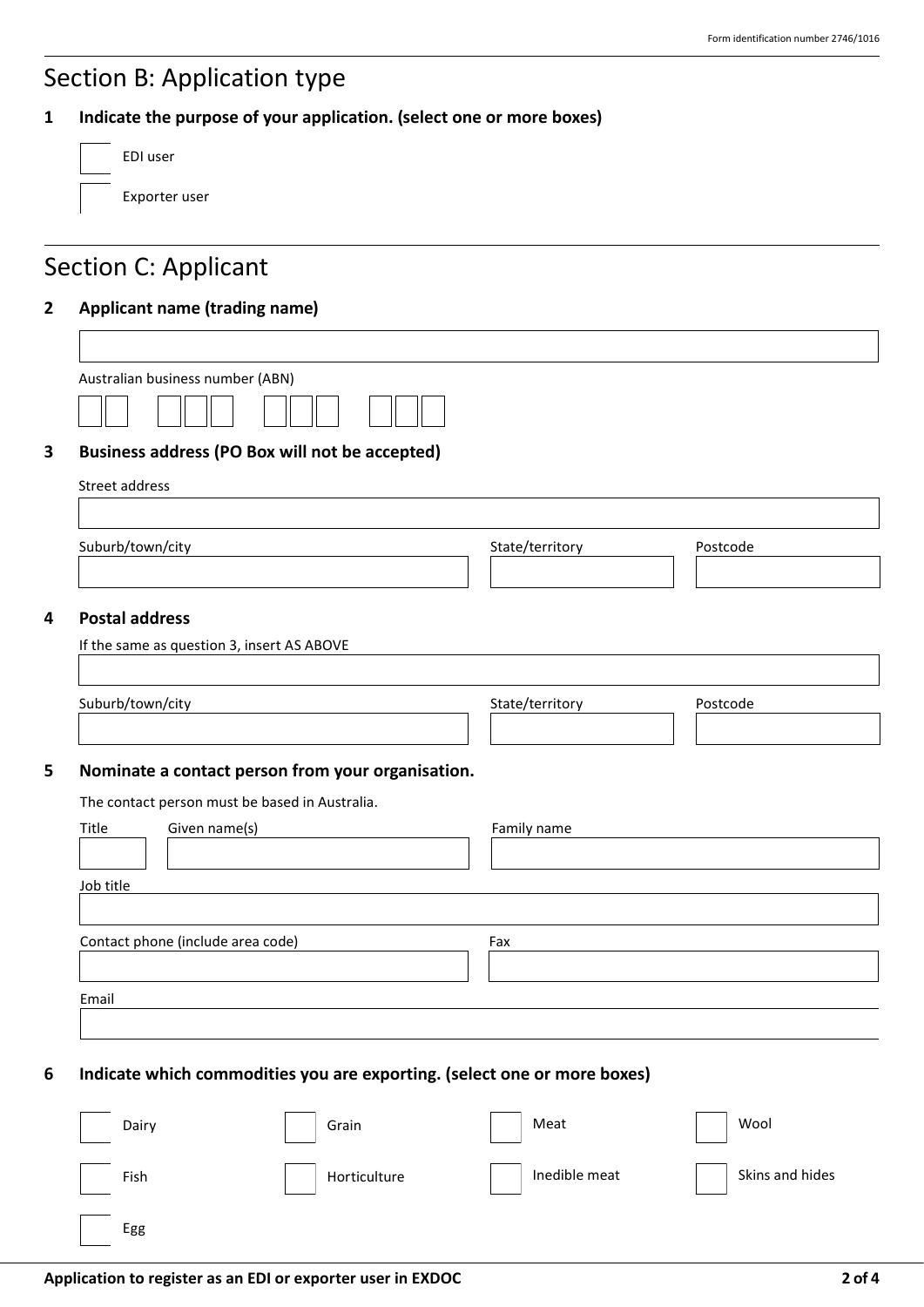## Section D: EXDOC interface software provider and SMTP email address (EDI users only)

You must provide a unique SMTP email address to be used solely for communicating with the EXDOC system.

### **7 EXDOC interface software provider**

#### **8 SMTP email address**

### Section E: Export meat licence (exporter users only)

Complete this section if you are exporting edible meat from sheep, cattle or goats.

#### **9 Export meat licence number**

### Section F: EU TRACES export number (exporter users only)

Complete this section if you are exporting to the European Union.

#### **10 EU TRACES export number**

### Section G: Single data entry point for export clearance (exporter users only)

The single electronic window (SEW) in EXDOC provides exporters with a single data entry point for export clearance from both the Department of Agriculture and Water Resources and the Department of Immigration and Border Protection.

### **11 Would you like SEW enabled? (select one answer)**